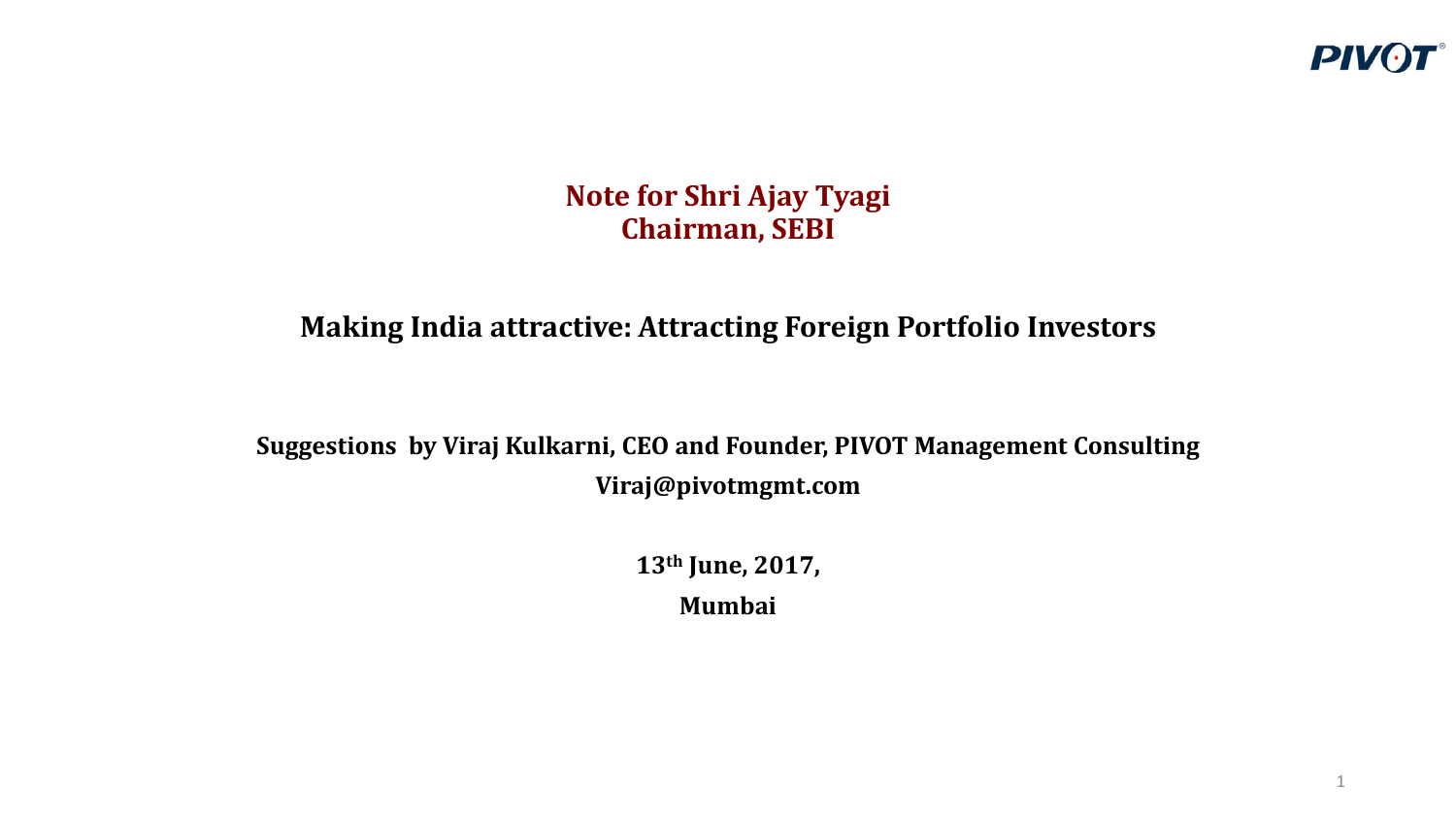# **Synopsis**



| Sr. No.        | <b>Topic</b>                                                                                                                   |                 |  |
|----------------|--------------------------------------------------------------------------------------------------------------------------------|-----------------|--|
| $\mathbf{1}$   | Operationalization of a policy- Custodian Bank                                                                                 | 3               |  |
| 2              | Enhancing Visibility of FPI space with Consulates                                                                              | $\overline{3}$  |  |
| 3              | Mobilization of Funds by Operationalizing of DR policy                                                                         | 3               |  |
| 4              | Operational Ease and cost saves for FPIs-Physical PAN card                                                                     | 4               |  |
| 5              | Enhancing FPI interest and inflows-listed warrant segment<br>$\ddot{\cdot}$<br>New Product, Globally accepted<br>$\frac{1}{2}$ | 4               |  |
| 6              | Reduce Operational Costs and Risks-Inter operability                                                                           | $\overline{4}$  |  |
| $\overline{7}$ | Reduce Operational Costs significantly - Outsourcing                                                                           | 4               |  |
| 8              | Leveraging Globally India Expertise                                                                                            | $5\overline{)}$ |  |
| 9              | Reduce non-value add, additional costs to FPIs-DMA related                                                                     | $5^{\circ}$     |  |
| 10             | Diversity of market cap for greater FPI interest- SME segment                                                                  | $5\overline{)}$ |  |
| 11             | Reducing Pre-registration costs and Access cost- Category III enabling                                                         | 6               |  |
| 12             | <b>Adding Diversity-Promoting IFSC</b>                                                                                         | 6               |  |
| 13             | The why factor                                                                                                                 | 7               |  |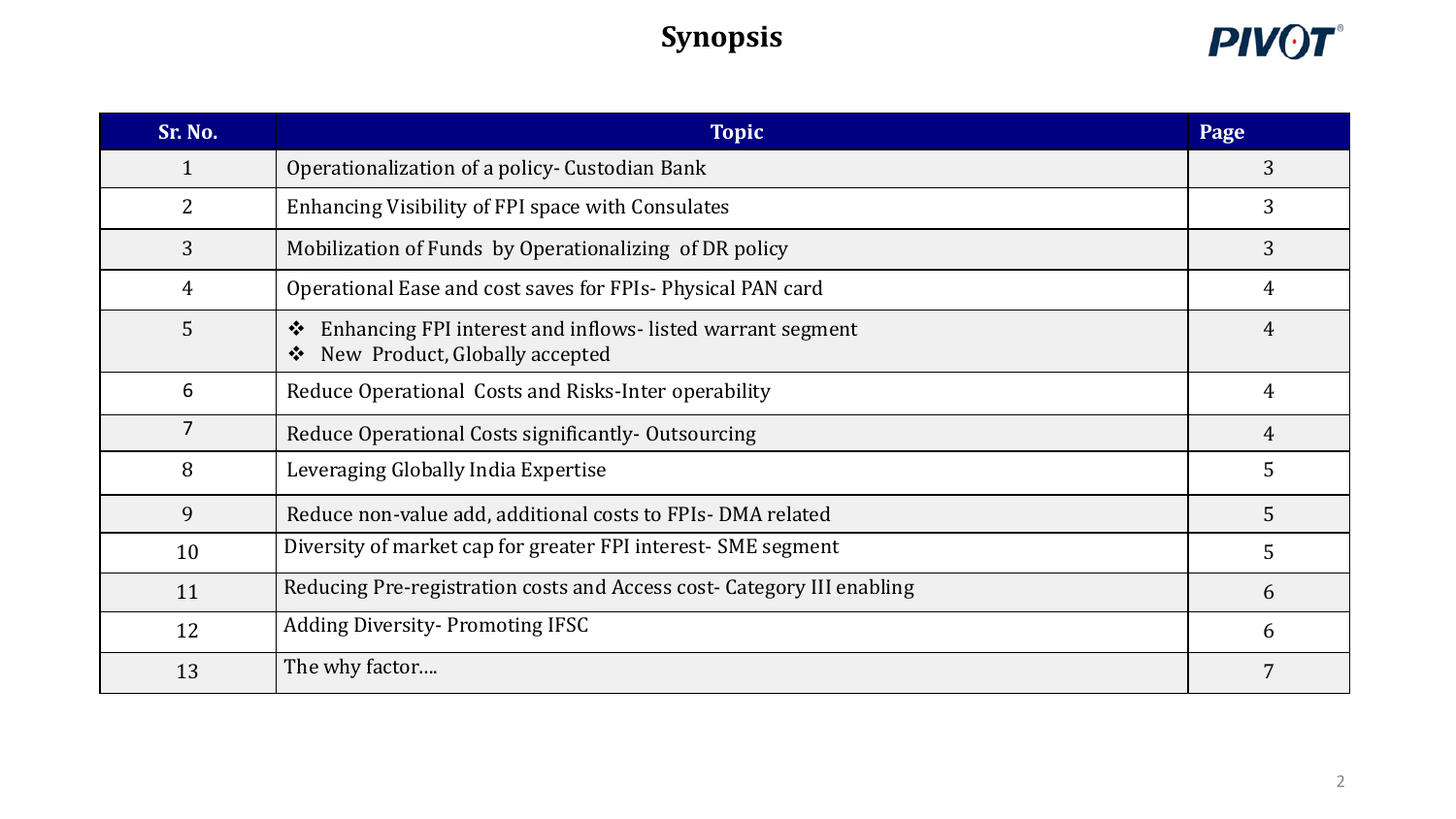| <b>PIV01</b><br><b>Making India attractive: Attracting Foreign Portfolio Investors</b> |                                                                                                                                                                                                              |                                                                                                                                                                                                                                                                                                                                                                                                                                                                                                                                                                                                             |                                  |                                                                                                                                                                                                                                                                                                                                                                                                                                                                                                                                                                                                                                                                            |
|----------------------------------------------------------------------------------------|--------------------------------------------------------------------------------------------------------------------------------------------------------------------------------------------------------------|-------------------------------------------------------------------------------------------------------------------------------------------------------------------------------------------------------------------------------------------------------------------------------------------------------------------------------------------------------------------------------------------------------------------------------------------------------------------------------------------------------------------------------------------------------------------------------------------------------------|----------------------------------|----------------------------------------------------------------------------------------------------------------------------------------------------------------------------------------------------------------------------------------------------------------------------------------------------------------------------------------------------------------------------------------------------------------------------------------------------------------------------------------------------------------------------------------------------------------------------------------------------------------------------------------------------------------------------|
| <b>Header</b>                                                                          | <b>Topic</b>                                                                                                                                                                                                 | <b>Remarks/Suggestion</b>                                                                                                                                                                                                                                                                                                                                                                                                                                                                                                                                                                                   |                                  | <b>ImpactWhy factor</b>                                                                                                                                                                                                                                                                                                                                                                                                                                                                                                                                                                                                                                                    |
| <b>Partner</b>                                                                         |                                                                                                                                                                                                              |                                                                                                                                                                                                                                                                                                                                                                                                                                                                                                                                                                                                             |                                  |                                                                                                                                                                                                                                                                                                                                                                                                                                                                                                                                                                                                                                                                            |
| 1.<br>Operationa<br>lization of<br>a policy                                            | Enabling Custodian Bank -RBI's First<br>Bi-monthly Monetary Policy Statement,<br>2016-17 dated April 5, 2016 suggests<br>introducing Custodian Bank(limited<br>banking)                                      | * India's existing Non- Bank Custodian structure is unique- neither<br>cost efficient, more risks, higher costs to Investors.<br>❖ SEBI to suggest to RBI to "activate" Custodian Bank license in<br>India. Non- Bank Custodians will become more efficient; India<br>implements a Global Practice; generates direct interest into Indian<br>Capital Markets by the leading Global Custodians - BONYM, State<br>street, BBH, NT, Master Trust.                                                                                                                                                              | $\blacksquare$<br>$\blacksquare$ | Significant reduction in costs to FPI investors as in current inflows(70%<br>through Global Custodians); the multilayer pricing(Global Custodian + Sub-<br>Custodian) and Banking costs drive up the pricing for the end Investors.<br>This contributes to making India more expensive. Direct entry to Custodian<br>bank will reduce pricing as well as engage them in more India Marketing.<br>Reduction of inefficient processes, Lesser Risks, lower costs, greater STP,<br>greater ease of doing business for Indian Non-bank Custodians- Enables<br>parity with Universal Bank Custodians.<br>Enables similar standard wrt. risks/ Operations/ STP across Custodians |
| <b>RBI</b>                                                                             | PIVOT released a note in January 2016<br>titled, "Enabling Custodian Banks"                                                                                                                                  | * Indian Non- Bank Custodian like SHCIL( largest at 22% market<br>share), Edelweiss, Orbis, ILFS while equally good lose out vs to<br>Universal Banks due to non-activation of RBI policy, rather than due<br>to their in capabilities.                                                                                                                                                                                                                                                                                                                                                                     | $\blacksquare$                   | Industry. Eliminates significant exposure/risks of Non-bank<br>Custodians to Banking partners (as exists now).<br>Introduction of Global practice. Greater confidence amongst Investors<br>Attracts Global Custodian Banks and thereby inflows.                                                                                                                                                                                                                                                                                                                                                                                                                            |
| 2.<br>India<br>Visibility                                                              | Positioning the growing FPI interest:<br>FPI inflows as critical as FDI inflows.<br>SEBI Regulates the current over \$400<br>Billion of FPI inflows(comprised of over<br>8500 FPIs, from various countries). | Normally FDI inflows are showcased by Indian Consulates and<br>Ministerial Roadshows. FPI investors and FDI Investors are two<br>separate segments. SEBI could encourage the Indian consulates(126)<br>and Foreign Consulates (124)and Indian Ministerial delegations to<br>advocate FPI inflows as well.                                                                                                                                                                                                                                                                                                   |                                  | Showcasing by Economic Attaches at Indian Consulates etc, the strong FPI<br>inflows in Investor meets, etc- also showcases the well developed regulated<br>capital markets, adds to FPI investors confidence and inflows.<br>Potential to increase inflows from new FPI Investors.                                                                                                                                                                                                                                                                                                                                                                                         |
| <b>MEA</b>                                                                             | BSE's web-based initiative wrt FPI page<br>and Handbook in 10 International<br>Languages, has no parallel worldwide.                                                                                         | https://www.indembassy-tokyo.gov.in/economy_india.html<br>http://www.india.diplo.de/Vertretung/indien/en/05 Mumbai/Mumbai.<br>html                                                                                                                                                                                                                                                                                                                                                                                                                                                                          |                                  | Increased visibility with potential FPI Investors.                                                                                                                                                                                                                                                                                                                                                                                                                                                                                                                                                                                                                         |
| 3.<br>Mobilizing<br>Funds -<br>Operationa<br>lizing<br>policy<br>SEBI&<br><b>CBDT</b>  | <b>Depositary</b><br>Receipts:<br>Operationalizing the Level One<br><b>Sponsored DR space</b>                                                                                                                | DRs not the same as Pnotes (PNotes not regulated). Whereas Level One<br>DRs are Regulated by home country regulations). SEBI's requirement of<br>information of an already regulated product, imposes two sets of<br>regulations- of India and home country are not consistent with DR<br>products wrt. global DR markets e.g. Taiwan/Korea/HK etc.<br>Sponsored DRs enable Capital mobilization for Indian institutions at<br>lower costs. India could roll out this long delayed product first, followed<br>by the Unsponsored.<br>DR investors differ from Inflow Investors wrt Risk vs Return appetite. |                                  | India's proposed Dual Jurisdiction regulation in case of Level One India<br>product is unique and potentially dissuades International Investors.<br>India at disadvantage vs other Jurisdictions wrt above<br>Delay in Operationalization causes loss of-visibility and Investor Interest.<br>Misplaced perception wrt flight of trades to overseas Exchanges- given the<br>Investors preferences are based on well established Risk vs Return<br>parameters.                                                                                                                                                                                                              |
|                                                                                        |                                                                                                                                                                                                              | Very minimal proof of flight of Inflow trades to overseas trading or co-<br>mingling of the type of investor base.                                                                                                                                                                                                                                                                                                                                                                                                                                                                                          |                                  | The Tax related open ends to be viewed from whether it creates a dual<br>Taxation Scenario. If so then it defeats the capital mobilization opportunity.                                                                                                                                                                                                                                                                                                                                                                                                                                                                                                                    |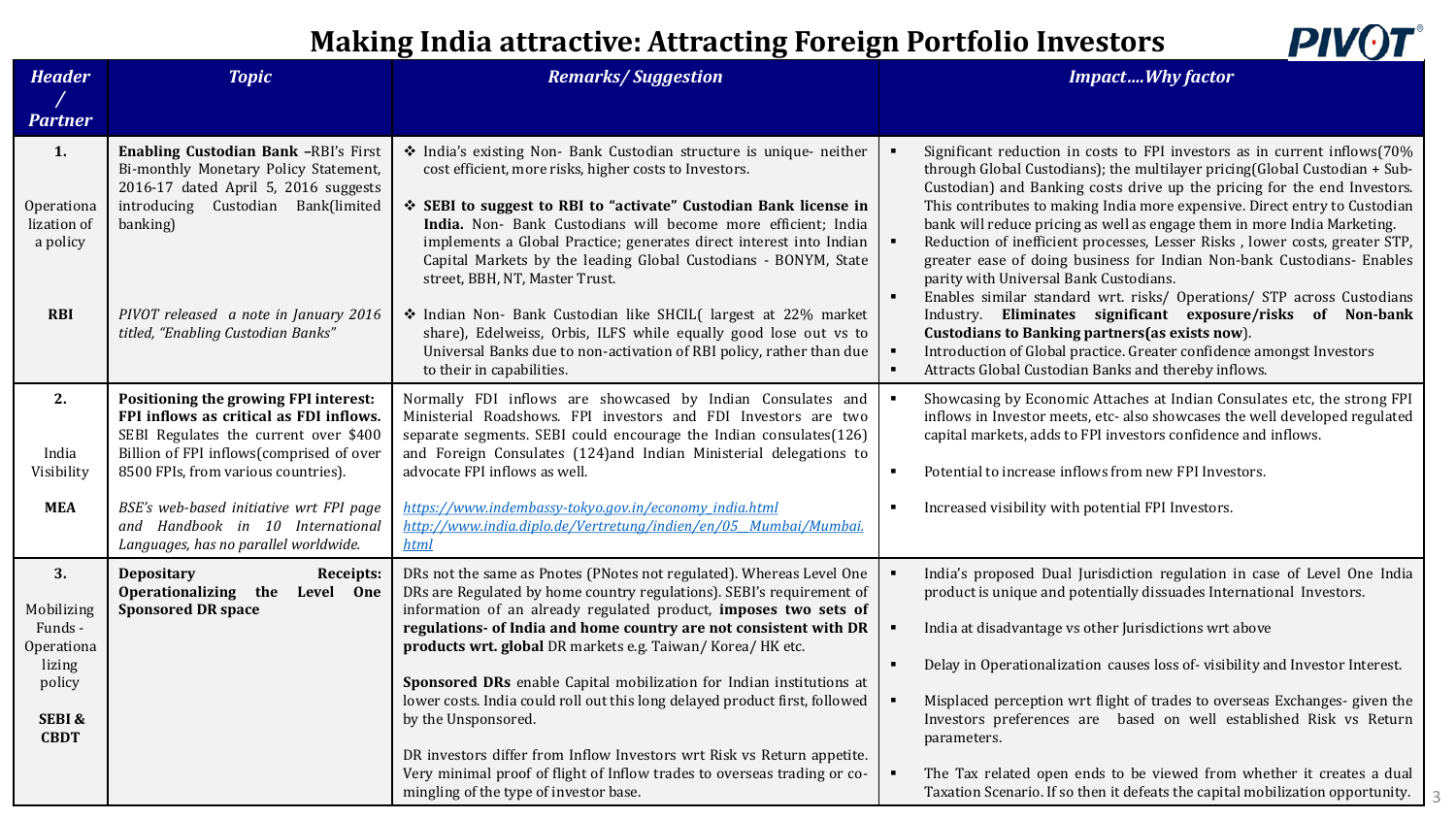| <b>PIVOT</b> |
|--------------|
|--------------|

| Header/part<br>ner                                                                           | <b>Topic</b>                                                                                                                                                               | <b>Suggestion</b>                                                                                                                                                                                                                                                                                                                                                                                                                                                                                                                                                                                                                                                                                                | <b>Impactwhy factor</b>                                                                                                                                                                                                                                                                                                                                                                                                                                                                                                                                                                                                                                                                                                                         |
|----------------------------------------------------------------------------------------------|----------------------------------------------------------------------------------------------------------------------------------------------------------------------------|------------------------------------------------------------------------------------------------------------------------------------------------------------------------------------------------------------------------------------------------------------------------------------------------------------------------------------------------------------------------------------------------------------------------------------------------------------------------------------------------------------------------------------------------------------------------------------------------------------------------------------------------------------------------------------------------------------------|-------------------------------------------------------------------------------------------------------------------------------------------------------------------------------------------------------------------------------------------------------------------------------------------------------------------------------------------------------------------------------------------------------------------------------------------------------------------------------------------------------------------------------------------------------------------------------------------------------------------------------------------------------------------------------------------------------------------------------------------------|
| 4.<br>Operational<br>Ease and cost<br>saves for FPIs<br><b>SEBI</b>                          | Physical<br>production<br>of<br>PAN Card at time<br>of<br>account<br>opening by FPI<br>(SEBI Circular -<br>CIR/IMD/FPIC/1<br>23/2016<br>dated                              | * Upon PAN allotment, PAN details are available online (downloadable) on<br>Income Tax Dept.'s Authorised website. The PAN card follows the above<br>process-and sent to either at FPI address overseas or local Tax advisor<br>(different practices are adopted). The said Circular requires production of<br>PHYSICAL PAN CARD within 60 days to the DDP, by the FPI.<br>❖ Given the fact that the number is verifiable from the Regulatory website<br>as well as different practices with custody of PAN Card(Key document),<br>we suggest removal of the requirement of "physical production of Pan                                                                                                          | Since there is no value add, there is no Operational or Regulatory impact if the<br>$\blacksquare$<br>physical is not produced.<br>Elimination of the requirement will ensure greater ease of Operational processes at<br>every FPI/ Custodian/ Tax advisor's end.<br>Operational costs as well as Operational risks are eliminated,, where the PAN Card is<br>$\blacksquare$<br>with the FPI(based overseas) its not required to send the same to India for meeting<br>SEBI requirement. Also eliminates the Post validation process, costs and risks                                                                                                                                                                                          |
|                                                                                              | November<br>17,<br>2016)                                                                                                                                                   | Card within 60 days of grant of PAN number". The details can be verified<br>online on Tax dept. website, thus need for physical verification is not<br>necessary, nor adds value however adds unnecessary processes.                                                                                                                                                                                                                                                                                                                                                                                                                                                                                             | associated with sending back to the FPI based overseas, thus adding costs.<br>FPIs view this as ease of process and lowering of costs, while being in Compliance<br>$\blacksquare$                                                                                                                                                                                                                                                                                                                                                                                                                                                                                                                                                              |
| 5.<br><b>Enhancing FPI</b><br>interest &<br>inflows-<br>New Global<br>Product<br><b>SEBI</b> | <b>Developing</b><br>Listed warrants<br>segment:<br>Fostering Capital<br>Formation<br>and<br>FPI interest                                                                  | ❖ Enabling reputed Merchant Bankers to issue plain vanilla Listed warrants<br>as a first step to regulated Capital Mobilization and increasing Market Cap.<br>❖ Listed warrant globally viewed as a Global product that facilitates, Capital<br>mobilization for short periods, is listed and traded. Similar to Swiss, HK<br>Germany, markets offering over 6000 listed warrants.<br>❖ FPIs actively participate in this segment in markets(as above) which have<br>similar set up as India.                                                                                                                                                                                                                    | Diversity of products for FPIs and local Investors- Greater market Capitalization.<br>$\blacksquare$<br>Diversity of services by Investment bankers.<br>$\blacksquare$<br>Enables capital Mobilization in a safe secure way as well as at lower costs.<br>$\blacksquare$<br>$\blacksquare$<br>Growth of revenues for State, Regulator, Exchanges, Clearing Corp and other<br>intermediaries. Well regulated product<br>More FPI inflows as the product is very popular with FPIs globally.<br>$\blacksquare$                                                                                                                                                                                                                                    |
| 6.<br>Reduce<br>Operational<br><b>Costs and Risks</b><br><b>SEBI</b>                         | Interoperability<br>between<br><b>Clearing houses</b>                                                                                                                      | Similar to the Interoperateability between CDSL and NSDL, encourage the<br>Interoperateability between NSCCL and ICCL.                                                                                                                                                                                                                                                                                                                                                                                                                                                                                                                                                                                           | It significantly reduces the Operational costs, leads to lesser Risk assessments of<br>Clearing Corps by the Risk management teams of Custodians and FPIs., enhances STP<br>and greater operational ease.<br>No Operational impact on the functioning of the Clearing Corporations.<br>$\blacksquare$                                                                                                                                                                                                                                                                                                                                                                                                                                           |
| 7.<br>Reduce<br>Operational<br>Costs<br>significantly<br><b>SEBI</b>                         | SEBI clarify wrt.<br>Core activities of<br><b>Intermediaries</b><br>(SEBI circular of<br>15 <sup>th</sup> Dec.2011)<br>Reduce<br>significantly<br><b>Operational Costs</b> | ❖ SEBI could define "core vs non core activities". This can encourage/enable<br>Intermediaries to outsource within India.<br>❖ Operational Costs in India ranks amongst the highest in the world, due to<br>multiple level connectivity, lower STP, non standard practices, multiple<br>emerging products, requirement to be based in financial districts etc), ever<br>increasing requirements. Reducing Costs of Intermediaries, to reduce cost<br>of investment in India.<br>Such definition can assist, in enabling outsourcing the non-core activities<br>and thereby significantly bringing down costs. Controls and Compliance<br>continue to be responsibility of the outsourcing SEBI registered entity | Will significantly reduce Operational costs -benefit can be passed to Investors.<br>• Global Markets outsource to processing shops in India, thereby reducing operational<br>costs of other countries. The said markets thus become Operationally more cost<br>attractive, vs. India getting more expensive and less attractive with ever increasing<br>requirements.<br>• Outsourcing assist in bringing down costs significantly as well as broad base<br>countrywide location of processing Centers, develop local talent and revenue streams in<br>India.<br>No impact on the Compliance, Controls and Risks as the outsourcing franchise will have<br>primary responsibility and the processing center will have Secondary Responsibility. |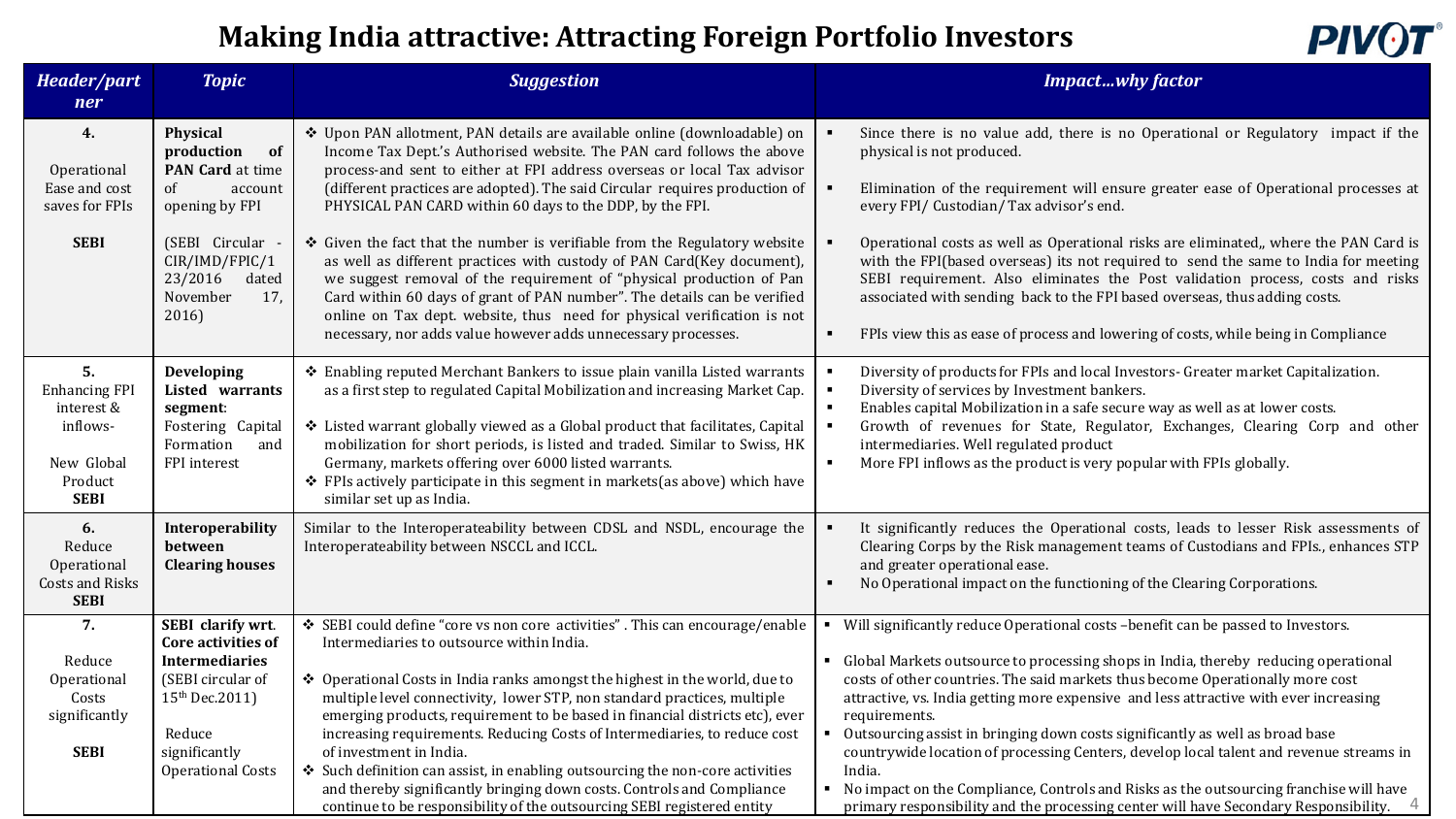

| <b>Header/Par</b><br>tner                                                         | <b>Topic</b>                                                                                                                                                                                                                                                                                                                                                                                                                                                                                                                                                                                                                                                                   | <b>Suggestion</b>                                                                                                                                                                                                                                                                                                                                                                                                                                                                                                                                                                                                                                                                                        | <b>Impactwhy factor</b>                                                                                                                                                                                                                                                                                                                                                                                                                                                                                        |
|-----------------------------------------------------------------------------------|--------------------------------------------------------------------------------------------------------------------------------------------------------------------------------------------------------------------------------------------------------------------------------------------------------------------------------------------------------------------------------------------------------------------------------------------------------------------------------------------------------------------------------------------------------------------------------------------------------------------------------------------------------------------------------|----------------------------------------------------------------------------------------------------------------------------------------------------------------------------------------------------------------------------------------------------------------------------------------------------------------------------------------------------------------------------------------------------------------------------------------------------------------------------------------------------------------------------------------------------------------------------------------------------------------------------------------------------------------------------------------------------------|----------------------------------------------------------------------------------------------------------------------------------------------------------------------------------------------------------------------------------------------------------------------------------------------------------------------------------------------------------------------------------------------------------------------------------------------------------------------------------------------------------------|
| 8.<br>Visibility<br>Leveraging<br>Globally India<br>Expertise<br><b>SEBI/SROs</b> | Leveraging and developing overseas based, India Capital<br>Market Expertise, for supporting Indian Inflows. Singapore,<br>Mauritius, Dubai, Hong Kong beside UK, US etc have been key<br>inflow Centers. Over decades, a significant level of India expertise<br>has developed in these centers, over decades, amongst<br>Intermediaries based and operating from there(Custodians,<br>Banks, Tax Firms, Consulting firms etc). Approximately more than<br>500 such India expert Firms exist globally.<br>BSE, besides Roadshows, hosts "Annual India Budget Telecalls" with<br>FPIs and intermediaries Similarly NSE does with PWC. Ministry of<br>Finance fact sheet of 2012 | * These Intermediaries have over decades, developed India<br>centric expertise<br>from own exposure/strategic<br>alliances/branches<br>or experience (many<br>times<br>inadequate/incomplete). Moreover many of these<br>Intermediaries can provide valuable inputs/can benefit<br>from recent India related knowledge as well as be used to<br>deepen India leverage with newer FPIs/Existing FPIs/<br>New inflow markets(Japan/Korea/ Australia etc).<br>* Concalls, meetings with such groups through local based<br>Institutions, Associations, integrated marketing solutions<br>can facilitate India support. Arm them with knowledge as<br>well as seeking information - that can assist Inflows. | Supports India visibility with FPIs<br>Inputs from intermediaries that can add value to<br>India proposition<br>Enabling high quality information to intermediaries,<br>supporting their Indian expertise<br>It enables Strategic support for Indian Capital<br>markets and IFSC.                                                                                                                                                                                                                              |
| 9.<br>Reduce non-<br>value add,<br>additional costs<br>to FPIs<br><b>SEBI</b>     | DMA requirement wrt Investment managers adds costs,<br>processes, inefficiency to FPIs, without any value add to the<br>process. No such requirements wrt voice orders as well as DMA<br>for direct FPIs.<br>This especially in the era of FPI regulations of 2014, hinders the<br>inflows from Category II and Category III FPIs, adding<br>unproductive costs and creating perception of difficulty of access.<br>The requirement adds cost of Registration, adds new FPIs without<br>any addition to Inflows, delays trading, is not consistent with<br>existing practices in India and Globally.<br>SEBI circular of August 7, 2012 and prev. circular of April 21,2009    | * Remove the requirement wrt Investment managers to<br>be registered as FPIs. Onus be on risk management,<br>rather than requiring Investment managers to be<br>additionally registered as FPIs.<br>* The current Regulation hinders development of<br>DMA(more robust, less expensive and less risky vs Voice)<br>and confuses.<br>* Category II/III given their lean team, may not necessarily<br>have a India Dedicated Desk, hence they may use<br>Investment managers(through authorization) to reduce<br>costs. However with IMs too required to be registered as<br>FPIs, FPIs are saddled with significantly additional costs,<br>risks, processes- not present in the other option.             | Enables standardization of practices for FPIs<br>accessing directly/through investment Managers.<br>Also consistent with Global practices.<br>Does not impact the responsibility of the FPI and the<br>Indian Brokerage firms if such requirement is<br>removed.<br>FPIs do not incur additional set up costs(of upto USD<br>10,000) besides additional Operational risks and<br>recurring costs.<br>DMA costs are almost half of the costs of Voice orders.<br>This reduces costs for FPIs wrt their trading. |
| 10.<br>Diversity of<br>market cap for<br>greater FPI<br>interest<br><b>SEBI</b>   | Developing SME listed segment- Increased interest from mid<br>sized funds especially category II and III(Japan, Korea and other<br>jurisdictions).<br>Developing this segment will add to market capitalization (If 180<br>listing can go to 400), thereby adding diversity and depth.                                                                                                                                                                                                                                                                                                                                                                                         | ❖ HNI and mid sized Funds particularly from Japan, Korea etc,<br>are interested in the mid sized companies. However the<br>critical issues they face is wrt one authentic source of<br>Information. Further the Big investment bankers have not<br>been actively engaged in supporting the development of<br>this segment.<br>❖ A combination of Information, active participation by key<br>market intermediaries in developing this segment, can be<br>beneficial and attract greater inflows.                                                                                                                                                                                                         | Assists growth of FDI interest<br>Enhanced India Interest<br>Higher market capitalization and inflows<br>Raising capital for SMEs at lower costs<br>Addresses interest of Category II and III Investors of<br>$\blacksquare$<br>low value quality stocks<br>Greater information Governance, enabling more<br>confidence                                                                                                                                                                                        |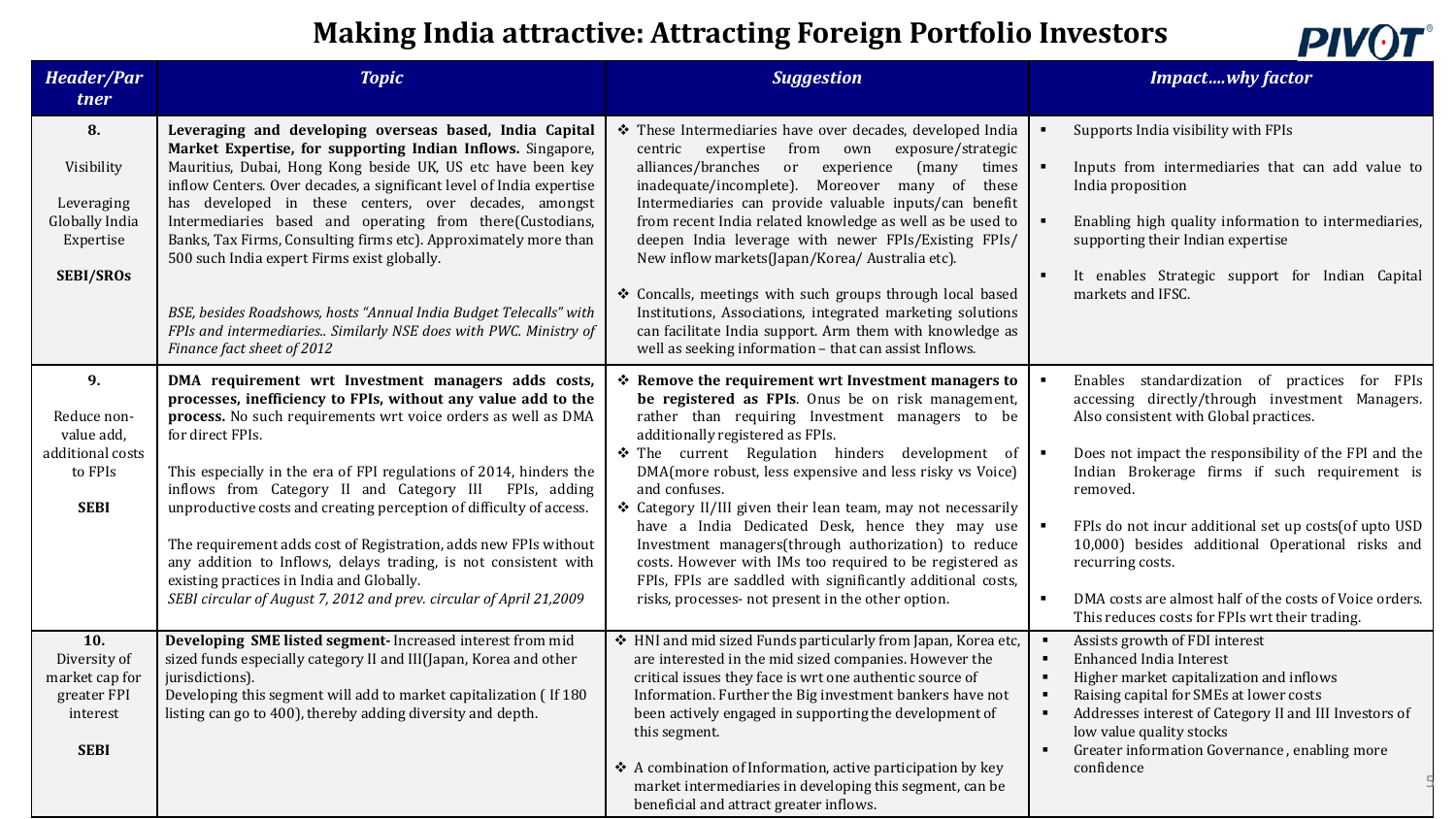

| Header/partner                                                                                                                                                                                                | <b>Topic</b>                                                                                                                                                         | <b>Suggestion</b>                                                                                                                                                                                                                                                                                                                                                                                                                                            | <b>Impactwhy factor</b>                                                                                                                                                                                                                                                                                        |
|---------------------------------------------------------------------------------------------------------------------------------------------------------------------------------------------------------------|----------------------------------------------------------------------------------------------------------------------------------------------------------------------|--------------------------------------------------------------------------------------------------------------------------------------------------------------------------------------------------------------------------------------------------------------------------------------------------------------------------------------------------------------------------------------------------------------------------------------------------------------|----------------------------------------------------------------------------------------------------------------------------------------------------------------------------------------------------------------------------------------------------------------------------------------------------------------|
| 11.<br>Reducing Pre-registration costs and<br>Access cost<br><b>SROs</b>                                                                                                                                      | <b>Developing</b><br><b>Ecosystem for</b><br>facilitating Category<br><b>III FPIs.</b> Category II,<br>which have been<br>enabled since 2014<br>benefit from the low | Develop ecosystem that can service this segment. This needs the Indian<br>Intermediaries to step up and offer services of a quality and pricing that<br>reduces the cost of access. In effect encourage India's Intermediaries<br>(Custodians, Tax, broking, banking) to handle new segment.<br>❖ Requirements wrt Apostille and Notarization of Documents, add substantial<br>costs to the costs of entry to be borne by FPI. Alternate solutions should be | The addition of new intermediaries increases<br>competition and reduces costs<br>enables new set of intermediaries to market India to<br><b>FPIS</b><br>FPIs have wider choice in selection of India based<br>Intermediaries, with local market expertise and easy on<br>cost of access.                       |
| BSE hosted Countrywide initiatives in<br>2015/16 to educate brokers on the<br>requirements of servicing the segment.<br>Panelists included legal firms, Custodians,<br>Banks, tax firms servicing FPI segment | SEBI registration fees.<br>However pre-<br>registration costs as<br>well as access costs<br>remain high and thus<br>discourages.                                     | determined. Banking attestation is restrictive in certain instances.<br>PIVOT is engaged in developing/encouraging Indian Brokerages, Custodians,<br>Banks, Tax firms to provide stripped down services at stripped down pricing-<br>without compromising on regulatory compliances. The intention is to provide a<br>wider choice to FPIs and support more inflows into India                                                                               | At PIVOT we see emergence of new Intermediaries<br>committed to growing in this space. FPIs are increasingly<br>engaging them                                                                                                                                                                                  |
| 12.<br><b>Adding Diversity</b><br>SEBI/RBI/CBDT/SROs                                                                                                                                                          | Developing IFSC                                                                                                                                                      | * Introduce Intl. products-e.g Listed warrants and India related products<br>traded/listed overseas. See point 5<br>❖ Leverage tax treaty countries as these have India Expertise and play a<br>supportive role.<br>❖ Positioning IFSC as an <b>preferred</b> alternate to Dubai and Singapore, where<br>Indian products are traded, rather than the IFSC to compete with Indian<br>Exchanges                                                                | Will bring in Investment bankers, Investors.<br>Diversity of products.<br>Enables India related products availability at less costs<br>than what's available in stated jurisdictions<br>Plug outflow of Indian trades to other jurisdictions,<br>which are easier to access, though expensive<br>jurisdictions |